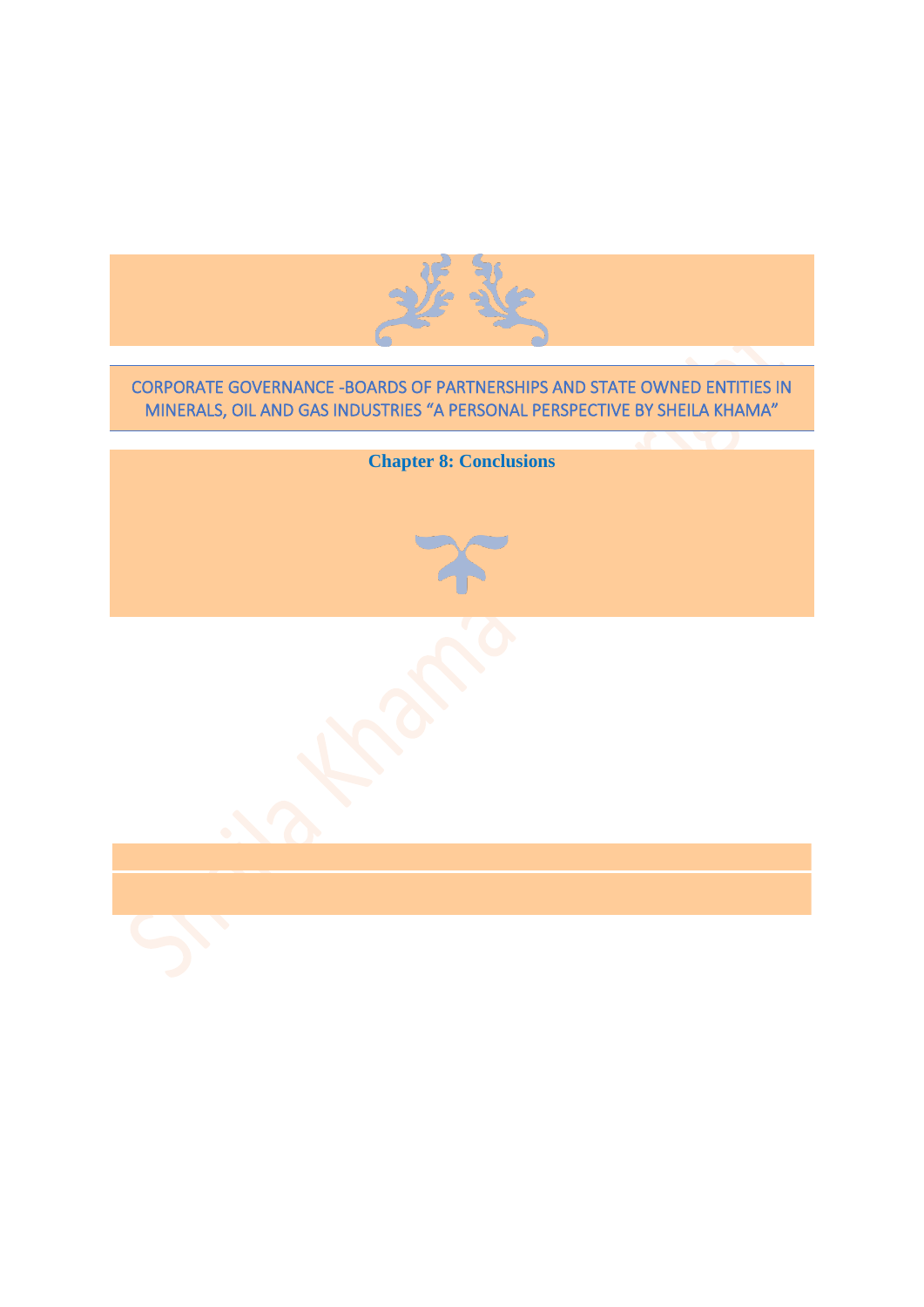Much of the content of this book draws from my personal experiences and may not resonate with everyone. Nonetheless, I hope each reader found something useful. On the other hand, just as no two companies are the same, no two boards nor countries are the same. So, I am alert to the fact that there is no single size that fits all. But I also recognize that there are many common challenges and common occurrences. In this book I focused mainly on the commonalities and not outliers.

On the other hand, I am mindful that gender and race are important and topical issues of our modern-day discourse. Just as the issue of gender parity in recent times has been more readily and openly discussed in other areas of society, women in boardrooms have been discussed under the broad subject of diversity. Nevertheless, the world of boardrooms remains largely male and white. In some cases, women are still expected to behave like men as a measure of their competency while at the same time being faulted for being too aggressive and masculine.

On race and gender, let me say that for the eighth years I was compliance officer for Anglo American Company in Botswana, in all but one of the twenty companies I was the only female in the boardroom. In the three years I was a member of the executive team at First National Bank of Botswana, I was the only female member of the team. I was the first female CEO of the De Beers Botswana office serving on ten boards. All but one of my De Beers colleagues with whom I represented the Group on these boards were for the longest time male and white. That said, for the three positions referred to in this paragraph, I was recruited and/or promoted by white males. So, I have been at the intersection of both matters for some time now and know the line of divide is not always obvious and nor the remedies readily available.

I do, however, realize that times change, issues evolve and progress is made however modest. For instance, according to Rueters, *"Twenty-seven percent of new directors at companies in the Russell 3000 Index were women during 2016-2018, up from 21% in the previous three-year period, according to estimates by ISS Analytics in an analysis for Reuters News. In 2018 alone, the figure was 32%."*<sup>1</sup>Though women are still underrepresented, in the USA their gains have been more substantial than those of African-Americans and Latinos. These groups comprised only 5% and 2%, respectively, of new directors in 2016-2018, little changed from the previous three-year period. In this respect, minerals, oil and gas companies are no exception though, of the top five that I reviewed in August 2020, oil companies fared better than their mining counterparts.

But the advancement of Anglo-Saxon females is not surprising, given work of advocacy and interest groups. For instance the influence of the guidelines by the UK's Hampton Alexander and scrutiny from the Club of 30%, on gender parity in recent years is apparent. The Club of 30% companies that are also on the FTSE perform well on gender diversity. Most importantly because the companies are influential, they can set the tone for others. Germany has taken a step toward requiring what has not happened voluntarily: putting women on the management boards of the country's largest companies. But European women are about to get another shot in the arm. According to media reports, on January  $13<sup>th</sup>$  January 2021, Germany's cabinet approved a draft law that would require listed companies with executive boards of more than three members to have at least one woman. The rule would affect about 70 companies – of which some 30 currently have no women at all on their management boards. The draft law was expected be passed by Germany's parliament. It is reasonable to assume other EU countries

<sup>&</sup>lt;sup>1</sup> us-usa-directors-diversity/diversity-in-the-man-cave-boardrooms-gain-women-as-minorities-lag-